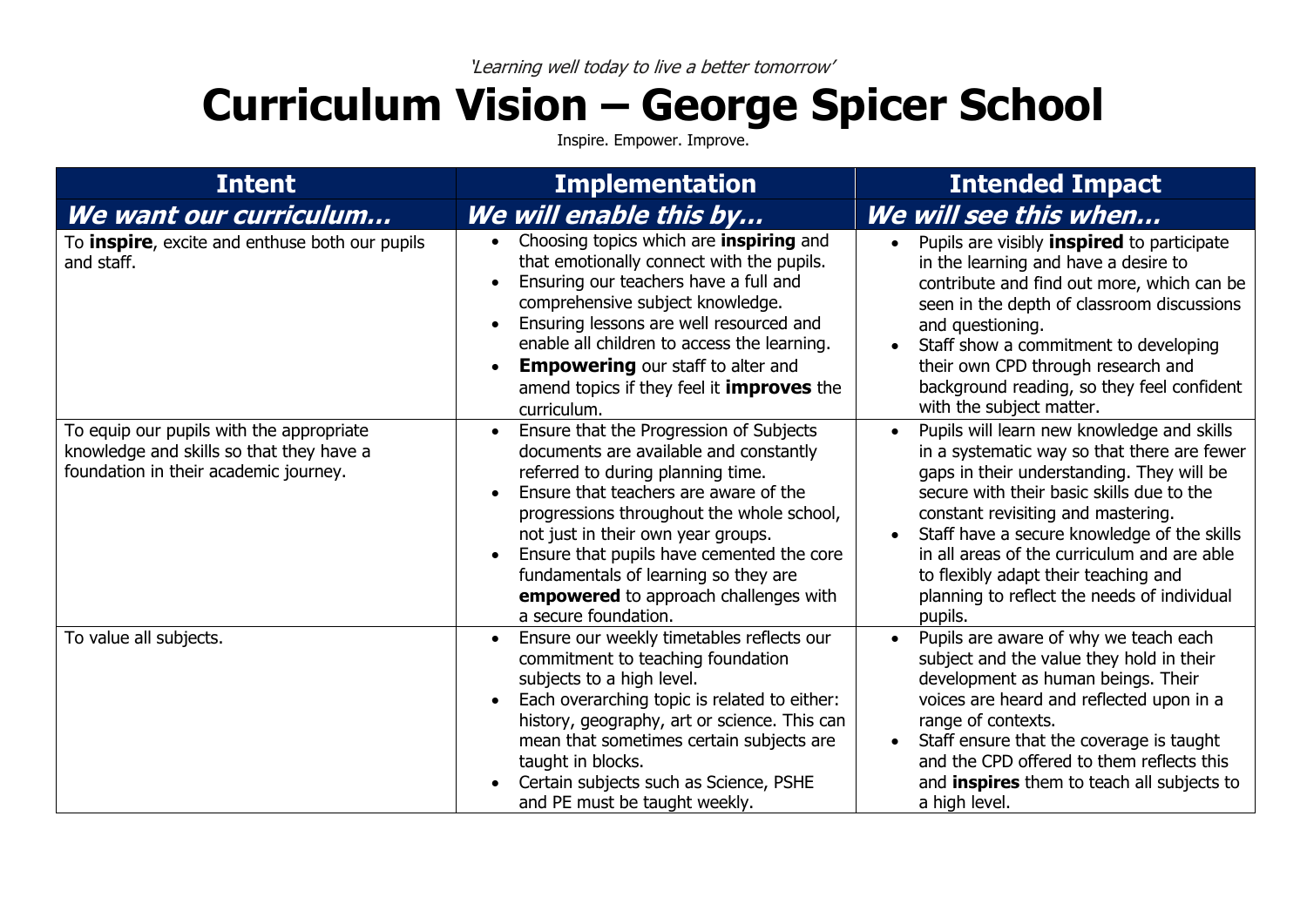|                                                                                      | All foundation subjects and science are to<br>$\bullet$<br>use the standard Learning Objective to<br>ensure consistency across the school.<br>Using memory journals to capture active<br>learning and lessons of a more interactive<br>and <i>inspiring</i> nature.<br>Monitoring to be carried out termly in each<br>foundation subject to ensure consistency<br>and quality levels are at the expected level.<br>Curriculum teams and subject leads are<br>empowered to have yearly action plans<br>to ensure that continue to evolve.                                                                                                                                                                                                                                                                                                                                                                                                         |                                                                                                                                                                                                                                                                                                                                                                                                                                                                                                                                                                                                                                                                                 |
|--------------------------------------------------------------------------------------|--------------------------------------------------------------------------------------------------------------------------------------------------------------------------------------------------------------------------------------------------------------------------------------------------------------------------------------------------------------------------------------------------------------------------------------------------------------------------------------------------------------------------------------------------------------------------------------------------------------------------------------------------------------------------------------------------------------------------------------------------------------------------------------------------------------------------------------------------------------------------------------------------------------------------------------------------|---------------------------------------------------------------------------------------------------------------------------------------------------------------------------------------------------------------------------------------------------------------------------------------------------------------------------------------------------------------------------------------------------------------------------------------------------------------------------------------------------------------------------------------------------------------------------------------------------------------------------------------------------------------------------------|
| To be linked with the UNCRC, Global Goals and<br>British Values across all subjects. | To constantly and actively promote and<br>support these charters and inspire and<br>educate our children.<br>We will teach an honest curriculum and not<br>shy away from<br>Display these charters in all of the<br>classrooms so children and adults can<br>constantly refer back to them.<br>Include articles from each into Learning<br>Objectives across the curriculum if they fit<br>organically.<br>Refer to the articles and encourage<br>conversations around them within<br>assemblies.<br>Display the articles around the school to<br>embed them in the psyche of all.<br>Encourage children to identify links with<br>these charters.<br>To publish the Global Citizen newsletter<br>once a month, written by the children and<br>sharing the relevant work of the school.<br>To reflect the societal changes that are<br>constantly happening and help the children<br>access these changes if appropriate at a<br>suitable level. | Staff will feel confident in making links to<br>articles and goals and will seamlessly be<br>able to do so in lessons, assemblies and in<br>general conversation. They will feel<br>empowered to engage in subject matter<br>that makes the children think and reflect<br>on the bigger picture.<br>Pupils will confidently be able to discuss<br>the articles and charters and be able to<br>make connections to them in what is<br>happening in the world and the lessons<br>they are studying. They will regard<br>themselves as 'Global Citizens' and an<br>integral part of the future of this planet<br>and will be <b>inspired</b> to have a voice and<br>make a change. |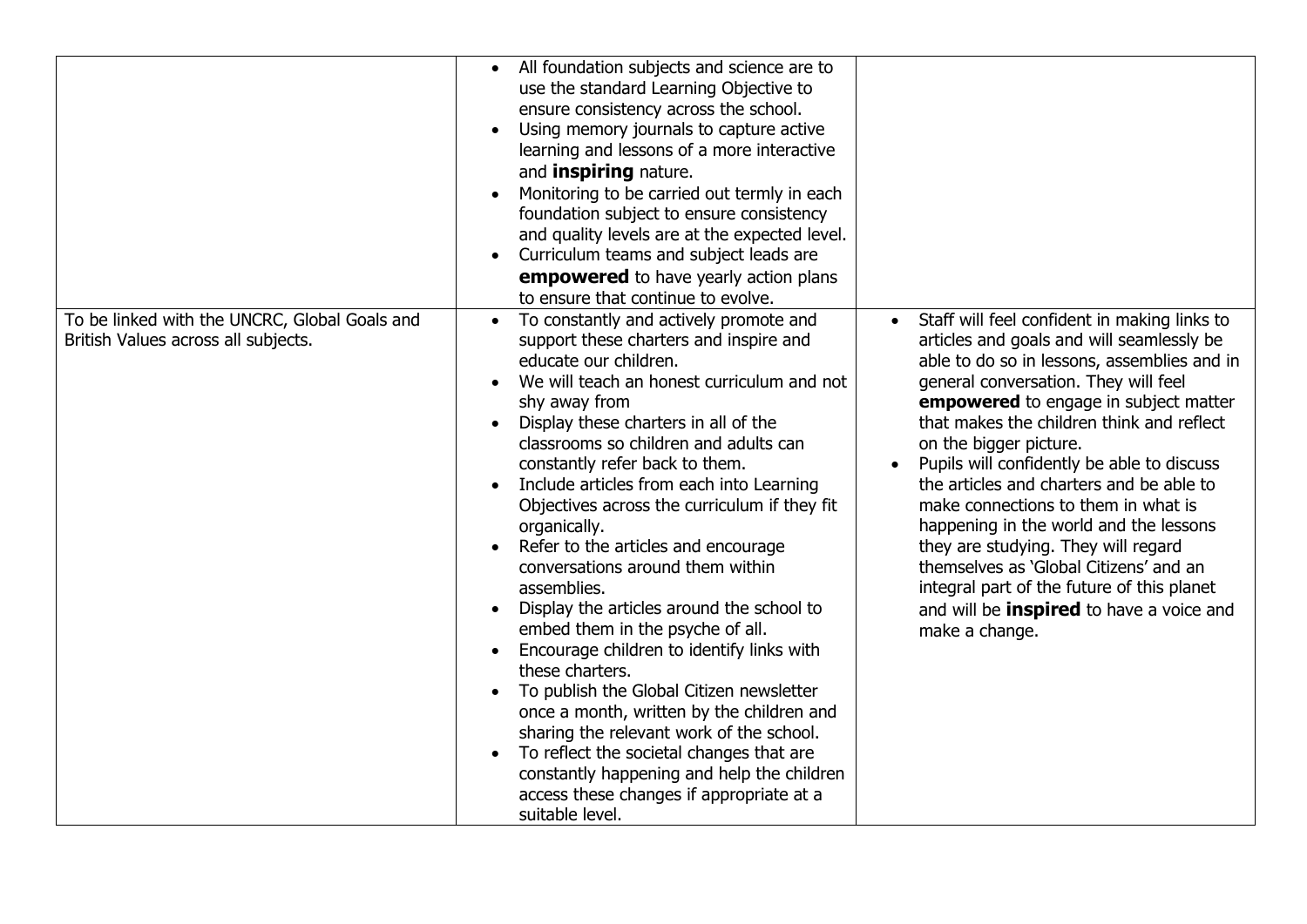| To <b>empower</b> our pupils to develop resilience by<br>constantly challenging them.                                                    | By making sure that in every lessons there<br>$\bullet$<br>is a challenge/ greater depth element to<br>the learning objective.<br>By teaching the children strategies to<br>overcome challenges.<br>Promoting and modelling the idea of failure<br>as a valuable part of the learning process.<br>Using assessment effectively to ensure<br>new learning time is not wasted going over<br>prior mastered knowledge.<br>Giving children opportunities in which they<br>can challenge themselves throughout all<br>the subjects.                                                                                                                       | Pupils are eager to take on challenges and<br>$\bullet$<br>are armed with a range of strategies to try<br>and solve them. They understand and<br>embrace the part of failure to <b>inspire</b><br>them to eventual success.<br>Staff demonstrate and celebrate children<br>that show a growth mind-set and<br>encourage children to embrace failure as<br>part of the learning.                                          |
|------------------------------------------------------------------------------------------------------------------------------------------|------------------------------------------------------------------------------------------------------------------------------------------------------------------------------------------------------------------------------------------------------------------------------------------------------------------------------------------------------------------------------------------------------------------------------------------------------------------------------------------------------------------------------------------------------------------------------------------------------------------------------------------------------|--------------------------------------------------------------------------------------------------------------------------------------------------------------------------------------------------------------------------------------------------------------------------------------------------------------------------------------------------------------------------------------------------------------------------|
| To promote self-reflection and personal<br>improvement.                                                                                  | Offer plenty of opportunities for pupils to<br>reflect on what they have done.<br>Ensure our feedback systems empower<br>children to identify their own moving on<br>points without being reliant on an adult.<br>Provide teachers with opportunities to<br>reflect on lessons, subjects and topics and<br>assess what went well and how things<br>could have been better.<br>Expose our teachers to a range of<br>pedagogical expertise and practice to help<br>them identify strengths and moving on<br>points in what they already do.<br>Place a strong emphasis on teacher CPD<br>$\bullet$<br>with regards to developing subject<br>knowledge. | Pupils are <b>empowered</b> to self-assess<br>their work against Learning Objectives and<br>Success Criteria. They are given<br>opportunities to make corrections and<br>improve their work.<br>Staff are skilled in constructing Learning<br>Objectives and Success Criteria, including<br>Greater Depth that enable the children to<br>constantly <i>improve</i> .                                                     |
| To enrich pupils with experiences and<br>opportunities that will help develop their<br>understanding and broaden their cultural capital. | Encouraging and <b>empowering</b> teachers<br>to expand the horizons of the children by<br>exposing them to experts in their field.<br>Offering the children two opportunities to<br>go on a residential in Years 4 and 6.<br>In Year groups without residentials,<br>$\bullet$<br>children to experience a 'Wow Visit' every<br>year.                                                                                                                                                                                                                                                                                                               | Pupils will be exposed to a range of<br>$\bullet$<br>external visits and expert visitors to the<br>school to not only support their current<br>learning, but to give them a broad range of<br>experiences of cultural events.<br>Staff will carefully choose the opportunities<br>made available to the children in order to<br><b>inspire</b> them and have maximum impact<br>on their development. Visits and visitors |